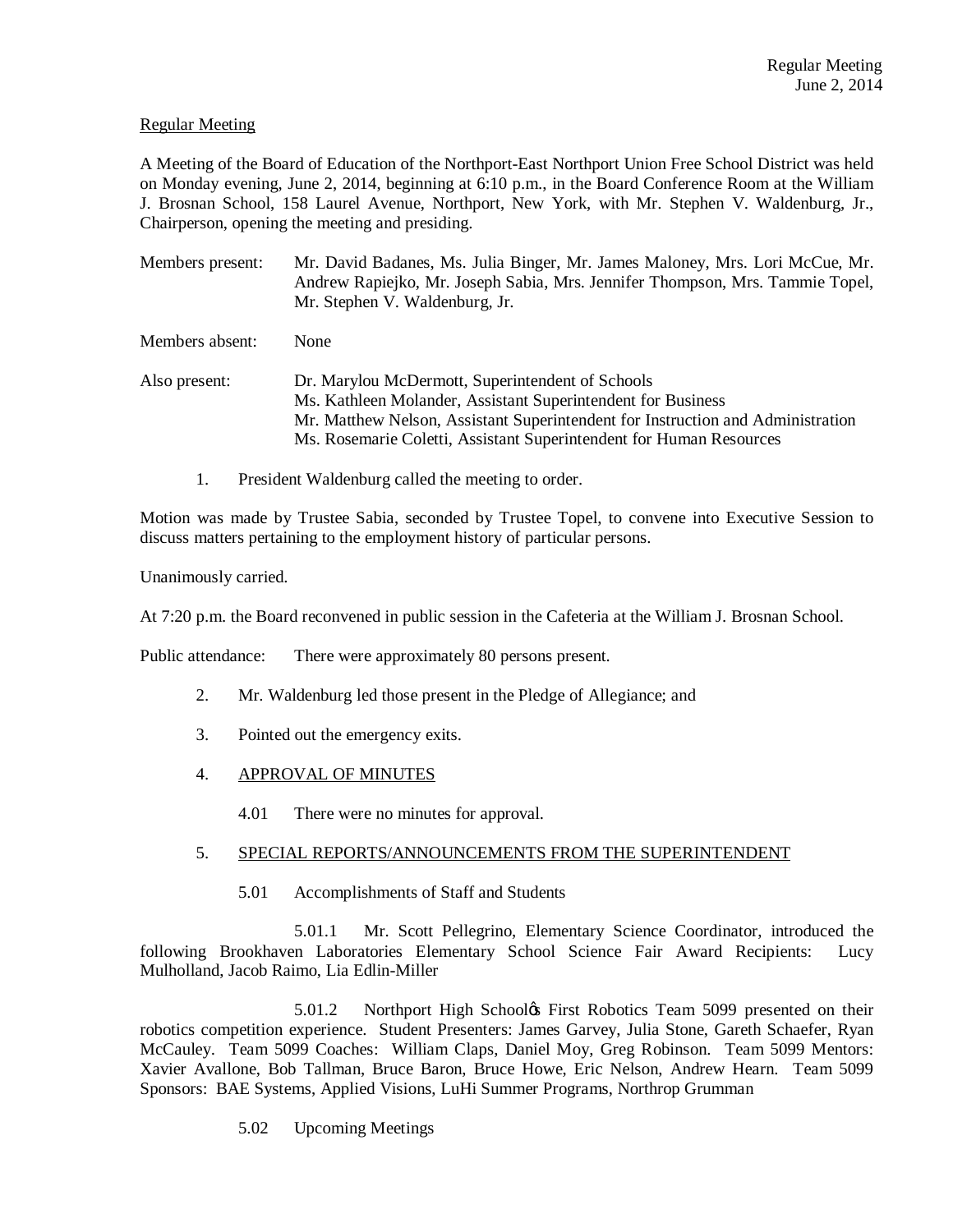President Waldenburg reviewed the upcoming Board Meetings of June  $16<sup>th</sup>$ , July  $2<sup>nd</sup>$  and August  $25<sup>th</sup>$ .

Dr. McDermott stated that she visited the 3<sup>rd</sup> grade at Norwood Avenue School who participated in an outstanding language arts program culminating in a wax museum. The School Store at Northport Middle School had its ribbon cutting ceremony and the students did a spectacular job. A Mid Winter Nightes Dream held its final event on May  $22<sup>nd</sup>$  and raised over \$316,000, making a grand total of over \$3 million raised in the last ten years. The Relay for Life was held at Northport High School on Saturday night and raised \$175,000. Over 1,076 people registered with 123 teams. On Sunday the annual Art and Music Festival was held in Northport Park with students participating from elementary through high school. The art club ran a charitable event  $\delta$ Empty Bowls $\ddot{o}$  which raised over \$5,000 with an additional donation from Cablevision which was donated to the Ecumenical Lay Council Food Pantry.

## 6. COMMUNICATIONS

- 6.01 There were no communications to the Board requiring Board action.
- 7. PUBLIC PARTICIPATION

| <u>Name</u> | Comment                                                                         |
|-------------|---------------------------------------------------------------------------------|
| Eva Koch    | Asked what the credentials are needed to teach and what the policy is regarding |
| Resident    | rehiring teachers once they have retired or when cuts are made.                 |

Ms. Rosemarie Coletti discussed the certification requirements and told Mrs. Koch to call her office if she had an additional questions.

| Michelle Dawson           | Stated her concerns about the section reductions in Pulaski Road School & 5 <sup>th</sup> grade                                                                                                                                                                                               |
|---------------------------|-----------------------------------------------------------------------------------------------------------------------------------------------------------------------------------------------------------------------------------------------------------------------------------------------|
| Parent                    | class.                                                                                                                                                                                                                                                                                        |
| Maureen Weiss             | Stated her concerns about the 2014-2015 $4th$ grade class size at Ocean Avenue                                                                                                                                                                                                                |
| Parent                    | School and that it is educationally unsound to have 26 students in $3rd$ grade class.                                                                                                                                                                                                         |
| Rachel Friedman           | Asked what plans are in place to differentiate instruction with larger class size.                                                                                                                                                                                                            |
| Parent                    | Ms. Friedman discussed the benefits of smaller class size and the Star Project.                                                                                                                                                                                                               |
| Shawne Albero<br>Parent   | Stated her concerns about how the District is going to support the excellent<br>teachers and administrators with larger class sizes and what resources are available<br>for that support                                                                                                      |
| Tina Holihan              | Stated her concerns about the elimination of sections at Bellerose Avenue                                                                                                                                                                                                                     |
| Parent                    | School                                                                                                                                                                                                                                                                                        |
| <b>Christine Arthur</b>   | Stated her concerns about the class size in grade 5 at Bellerose Avenue School and                                                                                                                                                                                                            |
| Parent                    | the ratio of boys to girls and accounting for weighting of students.                                                                                                                                                                                                                          |
| Dawn Welch                | Stated her concerns about the 4 <sup>th</sup> grade at Ocean Avenue School and asked how<br>AIS students are weighted.                                                                                                                                                                        |
| Rachel Friedman<br>Parent | Stated her concerns about the Health Education for primary students and that the<br>District is not approaching the health education standards. Ms. Friedman also asked<br>about the playground camp through the Town of Huntington and why the District is<br>hosting a section this summer. |
| Kristin Zarb              | Asked why Dickinson Avenue School sections are not even on the watch list and                                                                                                                                                                                                                 |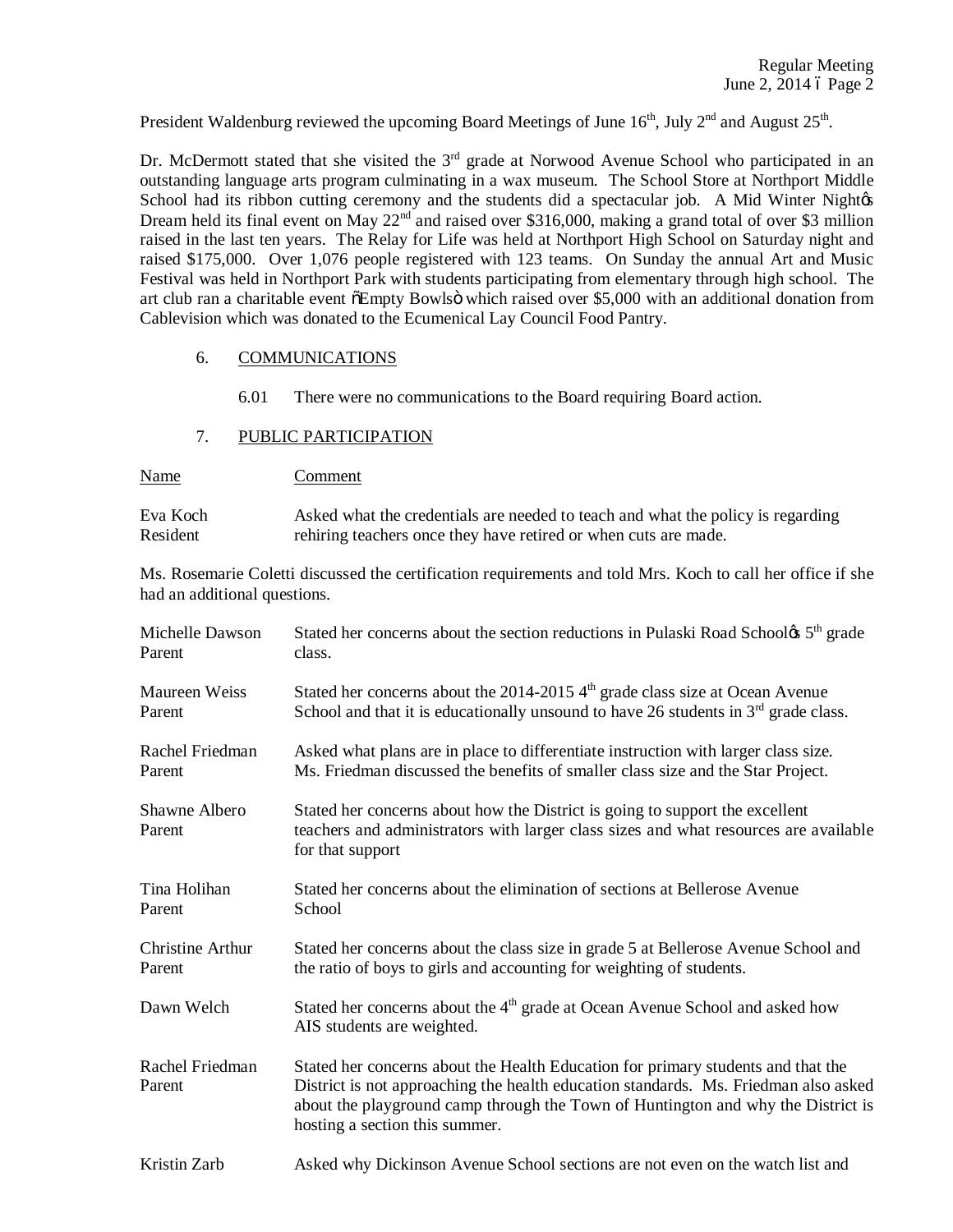Parent stated it will have a negative impact on the students next year.

- Danielle McQuade Stated that the District caught many people off guard about the class sizes and Parent sections and many parents are upset about it. Ms. McQuade stated that the District is losing valuable teachers.
- Carrie Pearlman Stated that she supports keeping the current sections in the  $4<sup>th</sup>$  grade at Dickinson Parent Avenue Schools and asked the Board to consider keeping the two art teachers stating that art is a very valuable piece of education.
- Allison Noonan Stated that the misstatement regarding the cutting of 33 full time teachers was an Parent egregious breach of public trust and someone in the administration should be held accountable for this misinformation. It would be a prudent management decision to take from the area which least affects students. Asked the Board to reconsider the full time teachers.
- Fred Trudwig, Jr Asked for the comparison of the number of sections for this year vs. projections for Parent next year to be put on the website by the June  $16<sup>th</sup>$  meeting.
- Debbie Ronan Asked if there is an interest from the Board to consider full day kindergarten. Parent
- Eric Urevich What will be done differently if class size increases to help children with behavioral Parent issues be successful and what will be done differently to protect the other children.
- Ellen Hatch Asked to Board to explain how the award winning music program can continue to Parent provide the same excellent level of instruction with three less teachers. The number does not seem to relate to the estimated decrease in enrollment.

There was a long discussion regarding the class section sizes, weighting of special education students and how the individual needs of students are taken into account when determining class size, the  $\delta$ McDermottö caps and the contractual class size caps, differentiation of instruction, the process with the principals for determining class sections and sizes, providing extra support for students, full day kindergarten study and the music program.

Dr. McDermott apologized to the Board and the community for the inaccurate statement made during the budget process and stated that it was never meant to deceive or mislead the community. Dr. McDermott, Ms. Molander and Ms. Coletti reviewed the budget process and noted that the misstatement had no impact on the final budget. Ms. Coletti reviewed the staffing process modifications that will be implemented going forward.

There was a discussion of providing the staffing information in the budget book which had been provided previously but not the last few years. Vice President Thompson stated that the Board has directed the administration to return to the previous documentation provided in the budget books.

Motion was made by Trustee Badanes, seconded by Trustee Maloney, to approve all items under 8. and 9.

# 8. SUPERINTENDENT & REPORT, GENERAL 6 FOR BOARD ACTION

8.01 Personnel Actions Report, dated June 2, 2014, attached and made part of the official

minutes.

8.02 Approving Schedule J 6 Committee on Special Education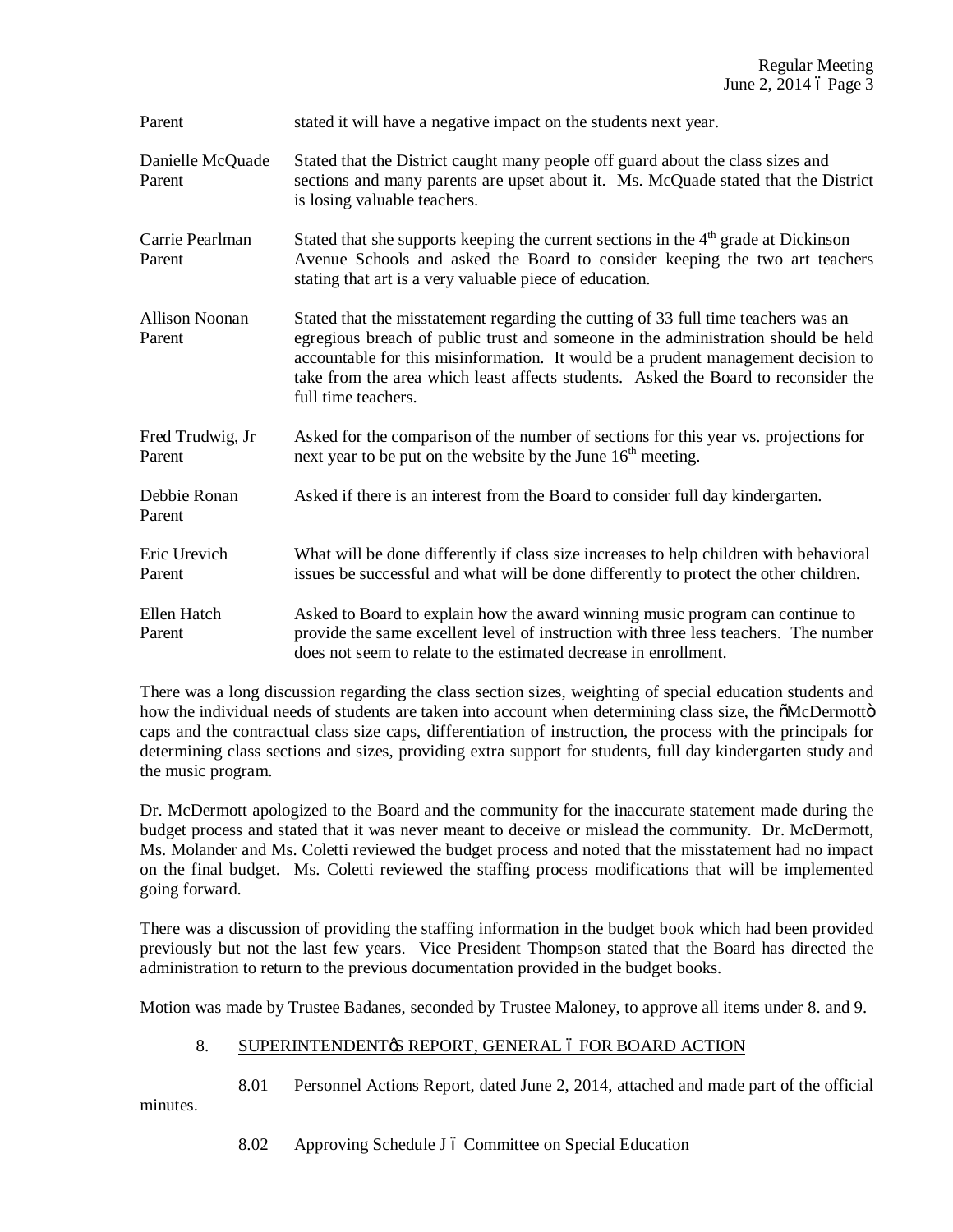8.03 Approving request for foreign travel for students to countries outside of the United States during the 2014-2015 school year:

• London, Paris, Geneva, Lucerne ó February 13-22, 2015

## 9. SUPERINTENDENT & REPORT, FINANCIAL 6 FOR BOARD ACTION

9.01 Taking specified action on the following BIDS:

EDUCATIONAL: 9.01.1 AWARD: Hollow Metal Doors 9.01.2 AWARD: District Wide Printing

9.02 Approving the following resolution authorizing piggybacking on the Genessee Valley Educational Partnership Contract for office supplies/toner:

"WHEREAS, the Genesee Valley Educational Partnership (Genessee - Livington - Steuben - Wyoming BOCES) has made available to other municipalities a contract for office supplies/toner; and

WHEREAS, said contract for office supplies/toner was let for bid consistent with the requirements of General Municipal Law, section 103; and

WHEREAS, the Northport-East Northport U.F.S.D. is permitted to utilize said contract in accordance with the terms and conditions of the bid and requirements of General Municipal Law, section 103; and

NOW, THEREFORE, BE IT RESOLVED, that the Board of Education hereby authorizes the purchase of office supplies/toner from Genesee Valley Educational Partnership in accordance with the requirements of General Municipal Law, section 103"

9.03 Approving a request to the State for an exemption from the requirement for a breakfast program (Attached is the result of a survey authorized by the Board on March 3, 2014.

9.04 Authorizing the Board President to sign a contract with the following school district to provide health services for Northport-East Northport students attending schools in that district during the 2013-2014 school year:

9.04.1 Commack Union Free School District, four (4) students attending Jewish Academy and twenty-one (21) students attending Holy Family Regional Schools @ \$994.10, totaling \$24,854.00.

9.05 Approving a Multi-Year Lease between the Northport-East Northport Union Free School District and Western Suffolk BOCES under Co-SER 501 through Western Suffolk BOCES

9.06 Approving the following donations to the District:

9.06.1 \$890.00 from Susan P. Warren-Bachmore to the Jesse Warren (JTG)

Scholarship

9.06.2 \$200.00 from Barbara and Charles Beck to the Robert Rothar Memorial

Scholarship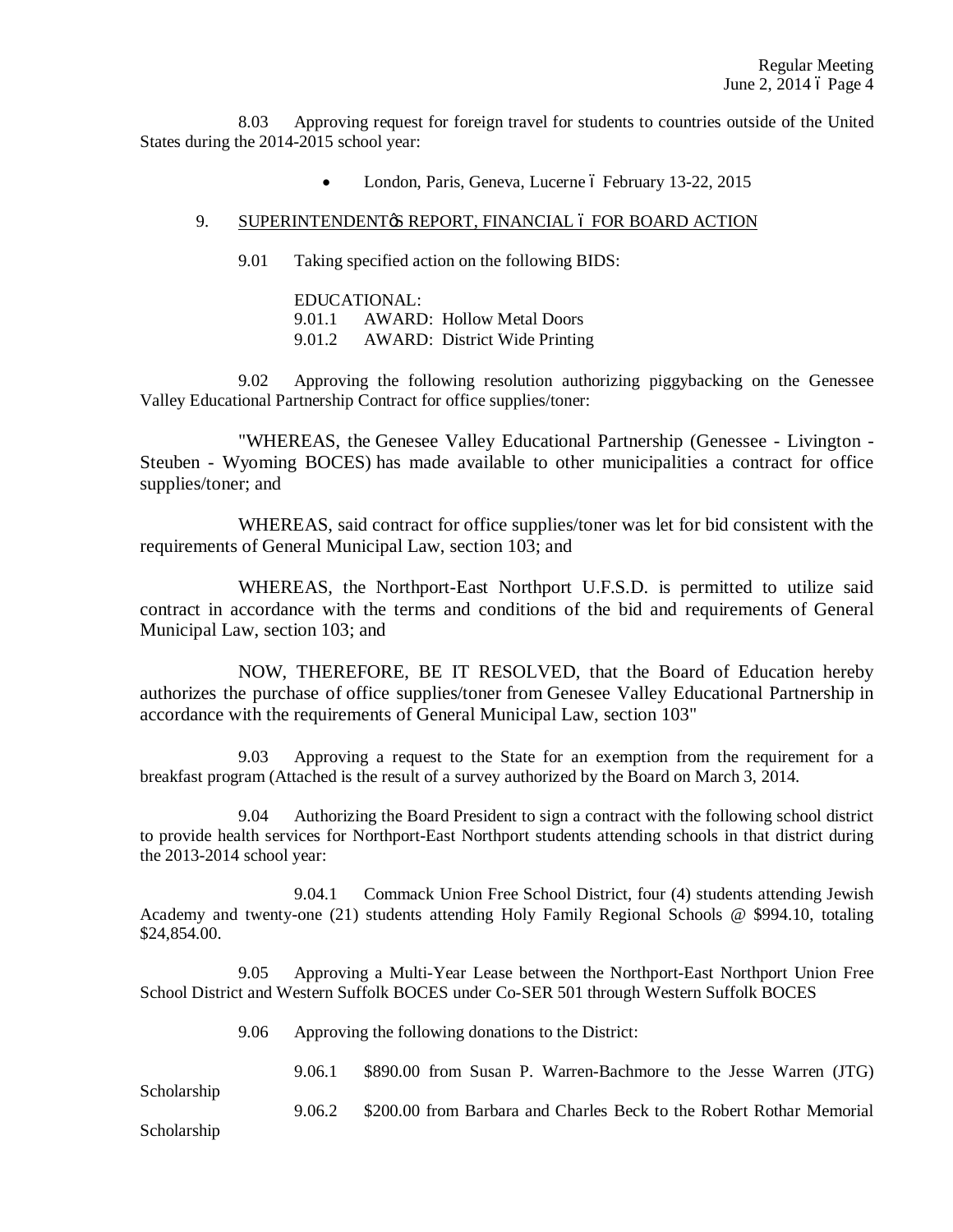9.06.3 Cardboard, boxes, and a variety of paper products including tissue paper, drawing paper, etc. to the Visual Arts Department from American Container Corp., value estimated by the donor to be approximately \$15,000.00

9.07 Approving a Revocable License for Non-Federal Use of Real Property between the Northport-East Northport Union Free School District and U.S. Department of Veterans Affairs for use of the Department of Veterans Affairs, Northport Medical Center $\alpha$  pool in Building 88

9.08 Approving Transfer of General Fund Appropriations in the 2013-2014 budget

9.09 Approving an Agreement between the Northport-East Northport Union Free School District and Developmental Disabilities Institute (Spec. Ed.)

Vote on Trustee Badanes motion to approve all items under 8. and 9. was unanimously carried.

## 10. SUPERINTENDENTøREPORT ó FOR INFORMATION ONLY

10.01 Schedule H 6 Use of Facilities

## 11. UNFINISHED BUSINESS

11.01 Class Rank/Weighting Discussion

At 10:20 p.m., motion was made by Trustee Badanes, seconded by Trustee Sabia, to move into Committee-of-the-Whole to informally discuss class rank and weighting.

Unanimously carried.

At 10:30 p.m., motion was made by Trustee Thompson, seconded by Trustee McCue, to extend the meeting.

Unanimously carried.

At 11:30 p.m., motion was made by Trustee Sabia, seconded by Trustee Topel, to come out of Committeeof-the-Whole.

Unanimously carried.

Motion was made by Trustee Sabia, seconded by Trustee Maloney, to direct the administration to rewrite the current grading policy to remove class ranking and establish a tiered weighting system with IB and AP courses receiving a 10% weighting and Honor and Dual Enrollment courses receiving a 5% weighting.

Motion was made by Trustee Thompson, seconded by Trustee Badanes to sever the tiered weighting system.

Unanimously carried.

Vote on Trustee Sabia to motion to direct the administration to rewrite the current grading policy to remove class ranking and severing the tiered weighting system was unanimously carried.

Motion was made by Trustee Badanes to amend the motion to establish a band of distinctions for the top 2%, 5% and 10% of the class.

There was no second.